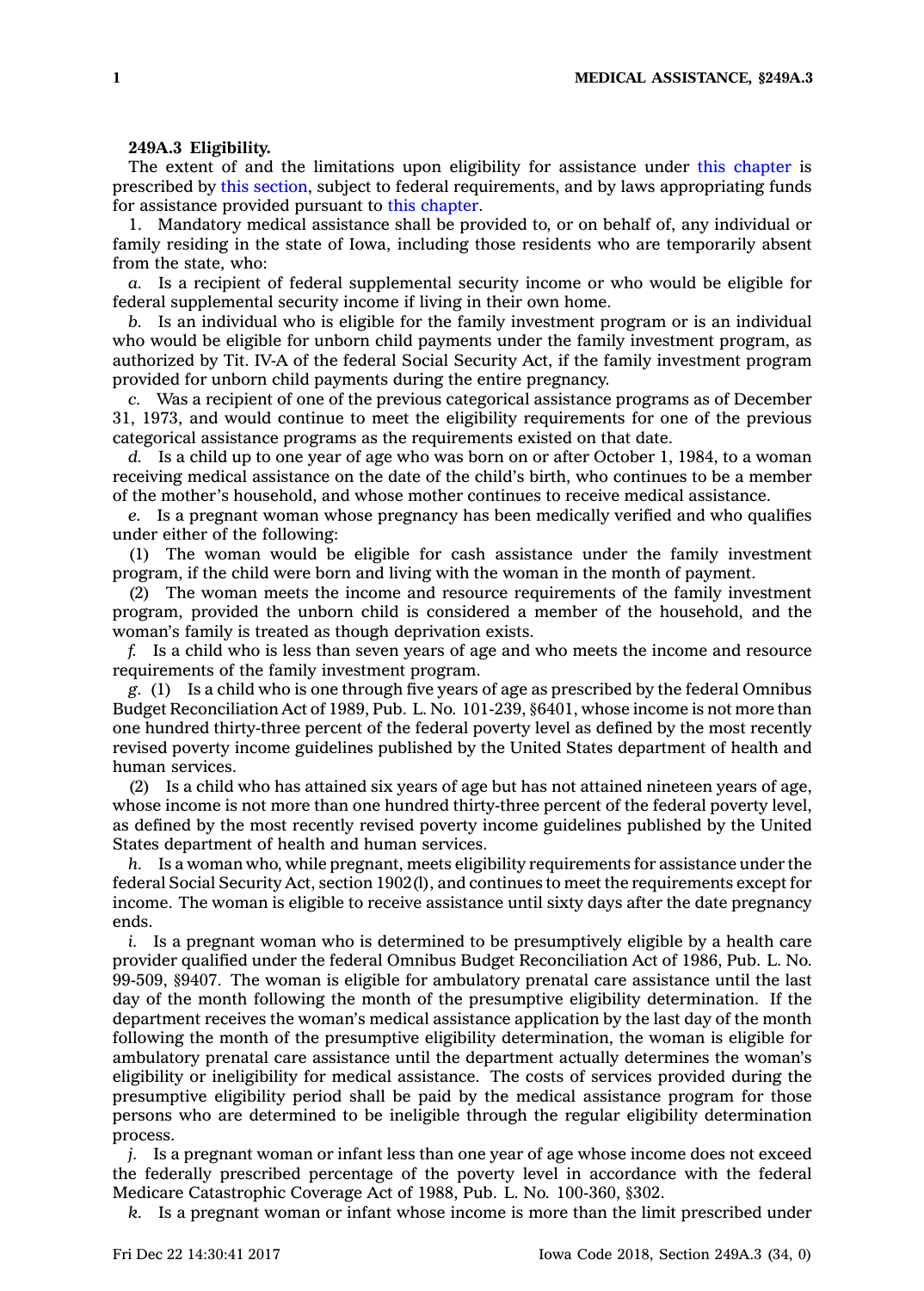the federal Medicare Catastrophic Coverage Act of 1988, Pub. L. No. 100-360, §302, but not more than two hundred percent of the federal poverty level as defined by the most recently revised poverty income guidelines published by the United States department of health and human services.

*l.* (1) Is an infant whose income is not more than two hundred percent of the federal poverty level, as defined by the most recently revised income guidelines published by the United States department of health and human services.

(2) Is <sup>a</sup> pregnant woman or infant whose family income is at or below three hundred percent of the federal poverty level, as defined by the most recently revised poverty income guidelines published by the United States department of health and human services, if otherwise eligible.

*m.* Is <sup>a</sup> child for whom adoption assistance or foster care maintenance payments are paid under Tit. IV-E of the federal Social Security Act.

*n.* Is an individual or family who is ineligible for the family investment program because of requirements that do not apply under Tit. XIX of the federal Social Security Act.

*o.* Was <sup>a</sup> federal supplemental security income or <sup>a</sup> state supplementary assistance recipient, as defined by [section](https://www.legis.iowa.gov/docs/code/249.1.pdf) 249.1, and <sup>a</sup> recipient of federal social security benefits at one time since August 1, 1977, and would be eligible for federal supplemental security income or state supplementary assistance but for the increases due to the cost of living in federal social security benefits since the last date of concurrent eligibility.

*p.* Is an individual whose spouse is deceased and who is ineligible for federal supplemental security income or state supplementary assistance, as defined by [section](https://www.legis.iowa.gov/docs/code/249.1.pdf) 249.1, due to the elimination of the actuarial reduction formula for federal social security benefits under the federal Social Security Act and subsequent cost of living increases.

*q.* Is an individual who is at least sixty years of age and is ineligible for federal supplemental security income or state supplementary assistance, as defined by [section](https://www.legis.iowa.gov/docs/code/249.1.pdf) [249.1](https://www.legis.iowa.gov/docs/code/249.1.pdf), because of receipt of social security widow or widower benefits and is not eligible for federal Medicare, part A coverage.

*r.* Is an individual with <sup>a</sup> disability, and is at least eighteen years of age, who receives parental social security benefits under the federal Social Security Act and is not eligible for federal supplemental security income or state supplementary assistance, as defined by [section](https://www.legis.iowa.gov/docs/code/249.1.pdf) [249.1](https://www.legis.iowa.gov/docs/code/249.1.pdf), because of the receipt of the social security benefits.

*s.* Is an individual who is no longer eligible for the family investment program due to earned income. The department shall provide transitional medical assistance to the individual for the maximum period allowed for federal financial participation under federal law.

*t.* Is an individual who is no longer eligible for the family investment program due to the receipt of child or spousal support. The department shall provide transitional medical assistance to the individual for the maximum period allowed for federal financial participation under federal law.

*u.* As allowed under the federal Deficit Reduction Act of 2005, Pub. L. No. 109-171, §6062, is an individual who is less than nineteen years of age who meets the federal supplemental security income program rules for disability but whose income or resources exceed such program rules, who is <sup>a</sup> member of <sup>a</sup> family whose income is at or below three hundred percent of the most recently revised official poverty guidelines published by the United States department of health and human services for the family, and whose parent complies with the requirements relating to family coverage offered by the parent's employer. Such assistance shall be provided on <sup>a</sup> phased-in basis, based upon the age of the individual.

*v.* (1) Beginning January 1, 2014, in accordance with section 1902(a)(10)(A)(i)(VIII) of the federal Social Security Act, as codified in 42 U.S.C. §1396a(a)(10)(A)(i)(VIII), is an individual who is nineteen years of age or older and under sixty-five years of age; is not pregnant; is not entitled to or enrolled for Medicare benefits under part A, or enrolled for Medicare benefits under part B, of Tit. XVIII of the federal Social Security Act; is not otherwise described in section  $1902(a)(10)(A)(i)$  of the federal Social Security Act; is not exempt pursuant to section  $1902(k)(3)$ , as codified in 42 U.S.C. §1396a(k)(3), and whose income as determined under 1902(e)(14) of the federal Social Security Act, as codified in 42 U.S.C. §1396a(e)(14), does not exceed one hundred thirty-three percent of the poverty line as defined in section 2110(c)(5) of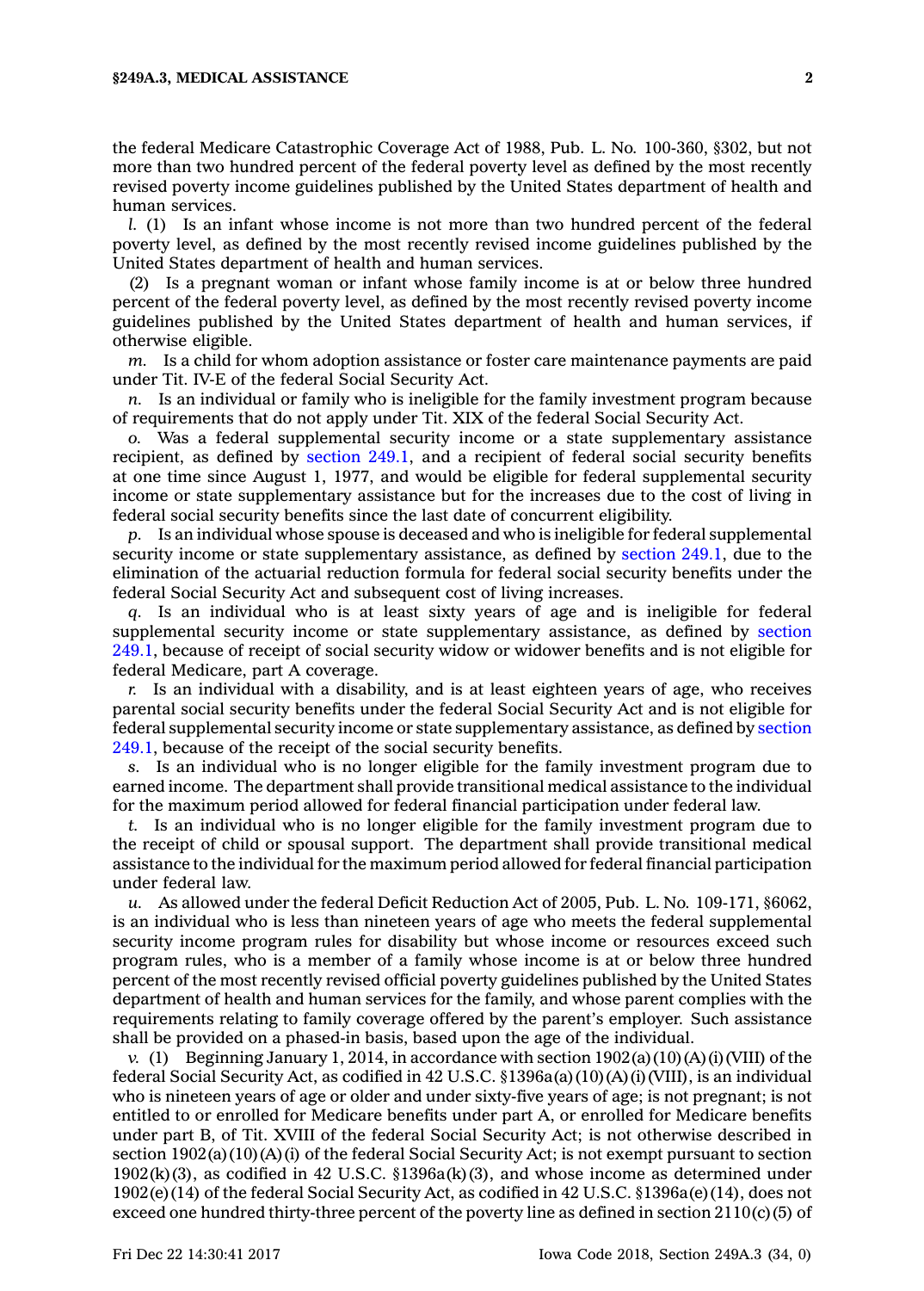the federal Social Security Act, as codified in 42 U.S.C. §1397jj(c)(5) for the applicable family size.

(2) Notwithstanding any provision to the contrary, individuals eligible for medical assistance under this paragraph *"v"* shall receive coverage for benefits pursuant to 42 U.S.C. §1396u-7(b)(1)(B); adjusted as necessary to provide the essential health benefits as required pursuant to section 1302 of the federal Patient Protection and Affordable Care Act, Pub. L. No. 111-148; adjusted to provide prescription drugs and dental services consistent with the medical assistance state plan benefits package for individuals otherwise eligible under this subsection; and adjusted to provide habilitation services consistent with the state medical assistance program section 1915(i) waiver.

(3) (a) For individuals whose income as determined under this paragraph *"v"* is at or below one hundred percent of the federal poverty level, covered benefits under subparagraph (2) shall be administered consistent with program administration under this [subsection](https://www.legis.iowa.gov/docs/code/249A.3.pdf).

(b) For individuals whose income as determined under this paragraph *"v"* is above one hundred percent but not in excess of one hundred thirty-three percent of the federal poverty level, covered benefits shall be administered through provision of premium assistance for the purchase of covered benefits through the American health benefits exchange created pursuant to the Affordable Care Act, as defined in section [249N.2](https://www.legis.iowa.gov/docs/code/249N.2.pdf).

*w.* Beginning January 1, 2014, is an individual who meets all of the following requirements:

(1) Is under twenty-six years of age.

(2) Was in foster care under the responsibility of the state on the date of attaining eighteen years of age or such higher age to which foster care is provided.

(3) Was enrolled in the medical assistance program under this [chapter](https://www.legis.iowa.gov/docs/code//249A.pdf) while in such foster care.

2. *a.* Mandatory medical assistance may also, within the limits of available funds and in accordance with section 249A.4, [subsection](https://www.legis.iowa.gov/docs/code/249A.4.pdf) 1, be provided to, or on behalf of, other individuals and families who are not excluded under [subsection](https://www.legis.iowa.gov/docs/code/249A.3.pdf) 5 of this [section](https://www.legis.iowa.gov/docs/code/249A.3.pdf) and whose incomes and resources are insufficient to meet the cost of necessary medical care and services in accordance with the following order of priorities:

(1) (a) As allowed under 42 U.S.C.  $\S$ 1396a(a)(10)(A)(ii)(XIII), individuals with disabilities, who are less than sixty-five years of age, who are members of families whose income is less than two hundred fifty percent of the most recently revised official poverty guidelines published by the United States department of health and human services for the family, who have earned income and who are eligible for mandatory medical assistance or optional medical assistance under this [section](https://www.legis.iowa.gov/docs/code/249A.3.pdf) if earnings are disregarded. As allowed by 42 U.S.C. §1396a(r)(2), unearned income shall also be disregarded in determining whether an individual is eligible for assistance under this subparagraph. For the purposes of determining the amount of an individual's resources under this subparagraph and as allowed by 42 U.S.C. §1396a(r)(2), <sup>a</sup> maximum of ten thousand dollars of available resources shall be disregarded, and any additional resources held in <sup>a</sup> retirement account, in <sup>a</sup> medical savings account, or in any other account approved under rules adopted by the department shall also be disregarded.

(b) Individuals eligible for assistance under this subparagraph, whose individual income exceeds one hundred fifty percent of the official poverty guidelines published by the United States department of health and human services for an individual, shall pay <sup>a</sup> premium. The amount of the premium shall be based on <sup>a</sup> sliding fee schedule adopted by rule of the department and shall be based on <sup>a</sup> percentage of the individual's income. The maximum premium payable by an individual whose income exceeds one hundred fifty percent of the official poverty guidelines shall be commensurate with the cost of state employees' group health insurance in this state. The payment to and acceptance by an automated case management system or the department of the premium required under this subparagraph shall not automatically confer initial or continuing program eligibility on an individual. A premium paid to and accepted by the department's premium payment process that is subsequently determined to be untimely or to have been paid on behalf of an individual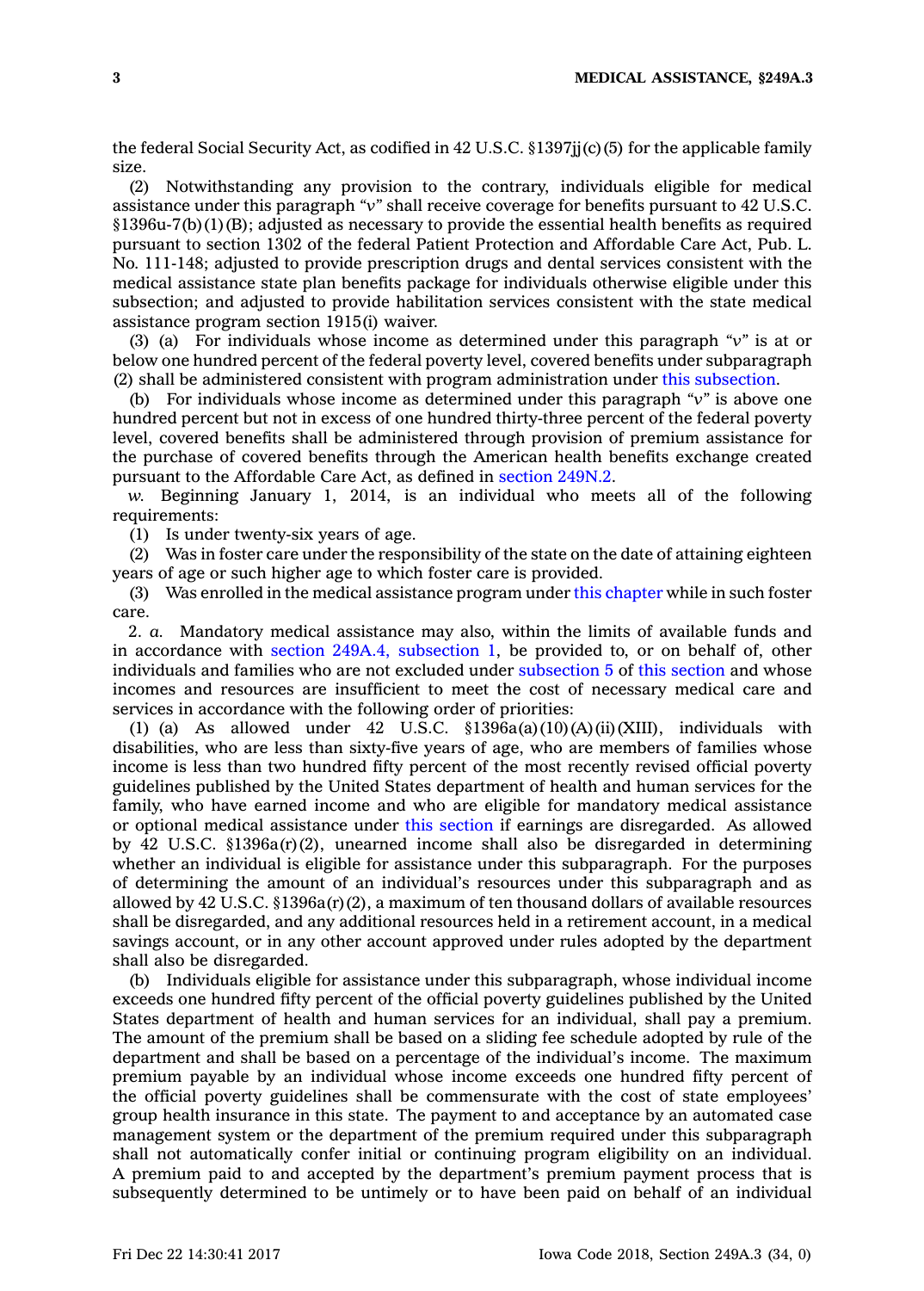ineligible for the program shall be refunded to the remitter in accordance with rules adopted by the department. Any unpaid premium shall be <sup>a</sup> debt owed the department.

(2) (a) As provided under the federal Breast and Cervical Cancer Prevention and Treatment Act of 2000, Pub. L. No. 106-354, individuals who meet all of the following criteria:

(i) Are not described in 42 U.S.C.  $$1396a(a)(10)(A)(i)$ .

(ii) Have not attained age sixty-five.

(iii) Have been screened for breast and cervical cancer under the United States centers for disease control and prevention breast and cervical cancer early detection program established under 42 U.S.C. §300k et seq., in accordance with the requirements of 42 U.S.C. §300n, and need treatment for breast or cervical cancer. An individual is considered screened for breast and cervical cancer under this subparagraph subdivision if the individual is screened by any provider or entity, and the state grantee of the United States centers for disease control and prevention funds under Tit. XV of the federal Public Health Services Act has elected to include screening activities by that provider or entity as screening activities pursuant to Tit. XV of the federal Public Health Services Act. This screening includes breast or cervical cancer screenings or related diagnostic services provided or funded by family planning centers, community health centers, or nonprofit organizations, and the screenings or services are provided to individuals who meet the eligibility requirements established by the state grantee of the United States centers for disease control and prevention funds under Tit. XV of the federal Public Health Services Act.

(iv) Are not otherwise covered under creditable coverage as defined in 42 U.S.C. §300gg(c).

(b) An individual who meets the criteria of this subparagraph (2) shall be presumptively eligible for medical assistance.

(3) Individuals who are receiving care in <sup>a</sup> hospital or in <sup>a</sup> basic nursing home, intermediate nursing home, skilled nursing home or extended care facility, as defined by section [135C.1](https://www.legis.iowa.gov/docs/code/135C.1.pdf), and who meet all eligibility requirements for federal supplemental security income except that their income exceeds the allowable maximum for such eligibility, but whose income is not in excess of the maximum established for eligibility for discretionary medical assistance and is insufficient to meet the full cost of their care in the hospital or health care facility on the basis of standards established by the department.

(4) Individuals under twenty-one years of age living in <sup>a</sup> licensed foster home, or in <sup>a</sup> private home pursuant to <sup>a</sup> subsidized adoption arrangement, for whom the department accepts financial responsibility in whole or in part and who are not eligible under [subsection](https://www.legis.iowa.gov/docs/code/249A.3.pdf) [1](https://www.legis.iowa.gov/docs/code/249A.3.pdf).

(5) Individuals who are receiving care in an institution for mental diseases, and who are under twenty-one years of age and whose income and resources are such that they are eligible for the family investment program, or who are sixty-five years of age or older and who meet the conditions for eligibility in paragraph *"a"*, subparagraph (1).

(6) Individuals and families whose incomes and resources are such that they are eligible for federal supplemental security income or the family investment program, but who are not actually receiving such public assistance.

(7) Individuals who are receiving state supplementary assistance as defined by [section](https://www.legis.iowa.gov/docs/code/249.1.pdf) [249.1](https://www.legis.iowa.gov/docs/code/249.1.pdf).

(8) Individuals under twenty-one years of age who qualify on <sup>a</sup> financial basis for, but who are otherwise ineligible to receive assistance under the family investment program.

(9) Individuals eligible for family planning services under <sup>a</sup> federally approved demonstration waiver.

(10) Individuals and families who would be eligible under [subsection](https://www.legis.iowa.gov/docs/code/249A.3.pdf) 1 or this [subsection](https://www.legis.iowa.gov/docs/code/249A.3.pdf) except for excess income or resources, or <sup>a</sup> reasonable category of those individuals and families.

(11) Individuals who have attained the age of twenty-one but have not yet attained the age of sixty-five who qualify on <sup>a</sup> financial basis for, but who are otherwise ineligible to receive, federal supplemental security income or assistance under the family investment program.

*b.* Notwithstanding the provisions of this [subsection](https://www.legis.iowa.gov/docs/code/249A.3.pdf) establishing priorities for individuals and families to receive mandatory medical assistance, the department may determine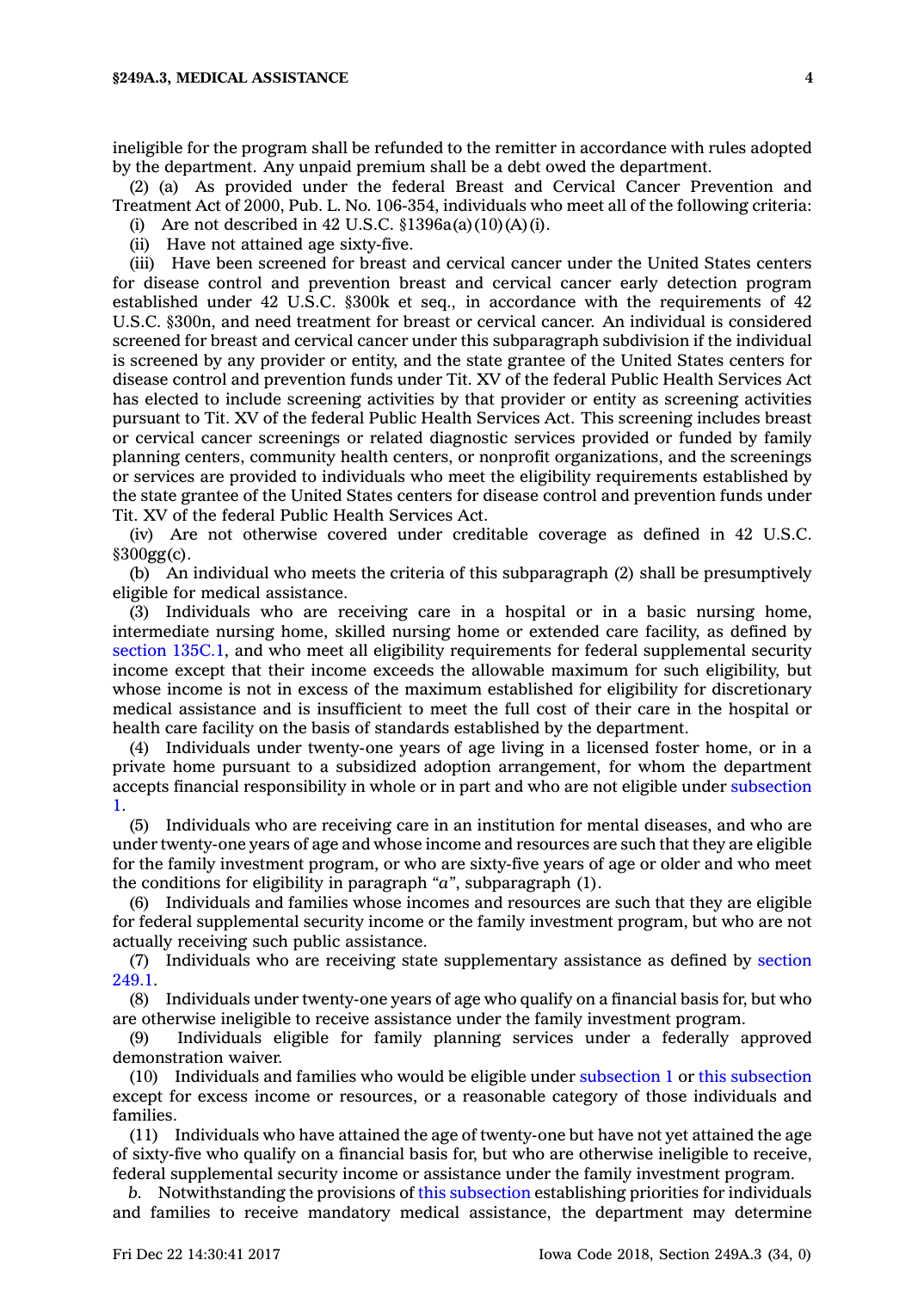within the priorities listed in this [subsection](https://www.legis.iowa.gov/docs/code/249A.3.pdf) which persons shall receive mandatory medical assistance based on income levels established by the department, subject to the limitations provided in [subsection](https://www.legis.iowa.gov/docs/code/249A.3.pdf) 4.

3. Optional medical assistance may, within the limits of available funds and in accordance with section 249A.4, [subsection](https://www.legis.iowa.gov/docs/code/249A.4.pdf) 1, be provided to, or on behalf of, either of the following groups of individuals and families:

*a.* Only those individuals and families described in [subsection](https://www.legis.iowa.gov/docs/code/249A.3.pdf) 1.

*b.* Those individuals and families described in both [subsections](https://www.legis.iowa.gov/docs/code/249A.3.pdf) 1 and 2.

4. Discretionary medical assistance, within the limits of available funds and in accordance with section 249A.4, [subsection](https://www.legis.iowa.gov/docs/code/249A.4.pdf) 1, may be provided to or on behalf of those individuals and families described in [subsection](https://www.legis.iowa.gov/docs/code/249A.3.pdf) 2, paragraph *"a"*, subparagraph (11), of this [section](https://www.legis.iowa.gov/docs/code/249A.3.pdf).

5. Assistance shall not be granted under this [chapter](https://www.legis.iowa.gov/docs/code//249A.pdf) to:

*a.* An individual or family whose income, considered to be available to the individual or family, exceeds federally prescribed limitations.

*b.* An individual or family whose resources, considered to be available to the individual or family, exceed federally prescribed limitations.

5A. In determining eligibility for children under [subsection](https://www.legis.iowa.gov/docs/code/249A.3.pdf) 1, paragraphs *"b"*, *"f"*, *"g"*, *"j"*, *"k"*, *"n"*, and *"s"*; [subsection](https://www.legis.iowa.gov/docs/code/249A.3.pdf) 2, paragraph *"a"*, subparagraphs (3), (5), (6), (8), and (11); and [subsection](https://www.legis.iowa.gov/docs/code/249A.3.pdf) 5, paragraph *"b"*, all resources of the family, other than monthly income, shall be disregarded.

5B. In determining eligibility for adults under [subsection](https://www.legis.iowa.gov/docs/code/249A.3.pdf) 1, paragraphs *"b"*, *"e"*, *"h"*, *"j"*, *"k"*, *"n"*, *"s"*, and *"t"*; [subsection](https://www.legis.iowa.gov/docs/code/249A.3.pdf) 2, paragraph *"a"*, subparagraphs (4), (5), (8), (11), and (12); and [subsection](https://www.legis.iowa.gov/docs/code/249A.3.pdf) 5, paragraph *"b"*, one motor vehicle per household shall be disregarded.

6. In determining the eligibility of an individual for medical assistance under [this](https://www.legis.iowa.gov/docs/code//249A.pdf) [chapter](https://www.legis.iowa.gov/docs/code//249A.pdf), for resources transferred to the individual's spouse before October 1, 1989, or to <sup>a</sup> person other than the individual's spouse before July 1, 1989, the department shall include, as resources still available to the individual, those nonexempt resources or interests in resources, owned by the individual within the preceding twenty-four months, which the individual gave away or sold at less than fair market value for the purpose of establishing eligibility for medical assistance under this [chapter](https://www.legis.iowa.gov/docs/code//249A.pdf).

*a.* A transaction described in this [subsection](https://www.legis.iowa.gov/docs/code/249A.3.pdf) is presumed to have been for the purpose of establishing eligibility for medical assistance under this [chapter](https://www.legis.iowa.gov/docs/code//249A.pdf) unless the individual furnishes convincing evidence to establish that the transaction was exclusively for some other purpose.

*b.* The value of <sup>a</sup> resource or an interest in <sup>a</sup> resource in determining eligibility under [this](https://www.legis.iowa.gov/docs/code/249A.3.pdf) [subsection](https://www.legis.iowa.gov/docs/code/249A.3.pdf) is the fair market value of the resource or interest at the time of the transaction less the amount of any compensation received.

*c.* If <sup>a</sup> transaction described in this [subsection](https://www.legis.iowa.gov/docs/code/249A.3.pdf) results in uncompensated value exceeding twelve thousand dollars, the department shall provide by rule for <sup>a</sup> period of ineligibility which exceeds twenty-four months and has <sup>a</sup> reasonable relationship to the uncompensated value above twelve thousand dollars.

7. In determining the eligibility of an individual for medical assistance under this [chapter](https://www.legis.iowa.gov/docs/code//249A.pdf), the department shall consider resources transferred to the individual's spouse on or after October 1, 1989, or to <sup>a</sup> person other than the individual's spouse on or after July 1, 1989, and prior to August 11, 1993, as provided by the federal Medicare Catastrophic Coverage Act of 1988, Pub. L. No. 100-360, §303(b), as amended by the federal Family Support Act of 1988, Pub. L. No. 100-485, §608(d)(16)(B), (D), and the federal Omnibus Budget Reconciliation Act of 1989, Pub. L. No. 101-239, §6411(e)(1).

8. Medicare cost sharing shall be provided in accordance with the provisions of Tit. XIX of the federal Social Security Act, section 1902(a)(10)(E), as codified in 42 U.S.C. §1396a(a)(10)(E), to or on behalf of an individual who is <sup>a</sup> resident of the state or <sup>a</sup> resident who is temporarily absent from the state, and who is <sup>a</sup> member of any of the following eligibility categories:

*a.* A qualified Medicare beneficiary as defined under Tit. XIX of the federal Social Security Act, section 1905(p)(1), as codified in 42 U.S.C. §1396d(p)(1).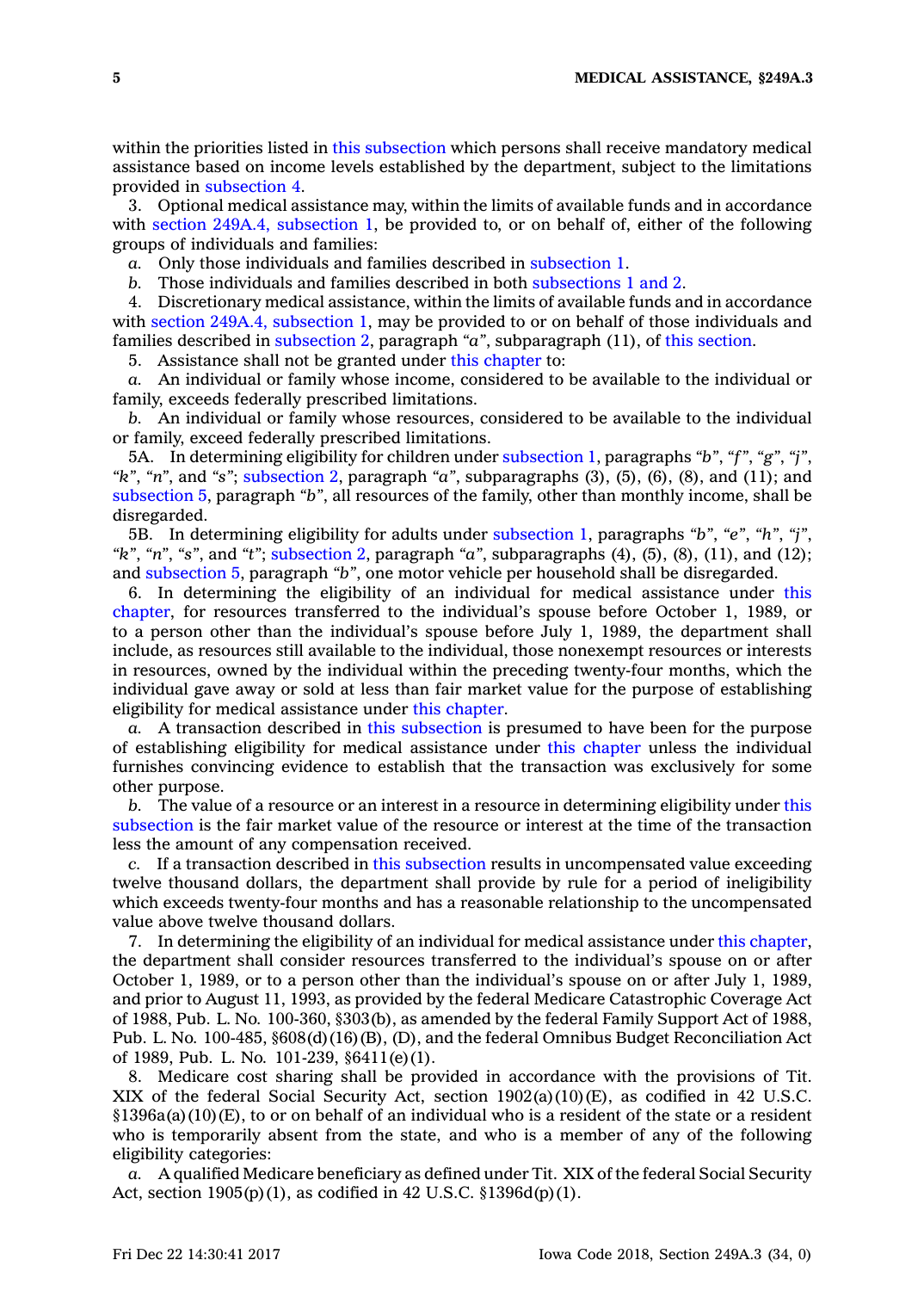## **§249A.3, MEDICAL ASSISTANCE 6**

*b.* A qualified disabled and working person as defined under Tit. XIX of the federal Social Security Act, section 1905(s), as codified in 42 U.S.C. §1396d(s).

*c.* A specified low-income Medicare beneficiary as defined under Tit. XIX of the federal Social Security Act, section  $1902(a)(10)(E)$ (iii), as codified in 42 U.S.C. §1396a(a)(10)(E)(iii).

*d.* An additional specified low-income Medicare beneficiary as described under Tit. XIX of the federal Social Security Act, section  $1902(a)(10)(E)(iv)(I)$ , as codified in 42 U.S.C.  $§1396a(a)(10)(E)(iv)(I).$ 

*e.* An additional specified low-income Medicare beneficiary described under Tit. XIX of the federal Social Security Act, section  $1902(a)(10)(E)(iv)(II)$ , as codified in 42 U.S.C.  $§1396a(a)(10)$ (E)(iv)(II).

9. Beginning October 1, 1990, in determining the eligibility of an institutionalized individual for assistance under this [chapter](https://www.legis.iowa.gov/docs/code//249A.pdf), the department shall establish <sup>a</sup> minimum community spouse resource allowance amount of twenty-four thousand dollars to be retained for the benefit of the institutionalized individual's community spouse in accordance with the federal Social Security Act, section 1924(f) as codified in 42 U.S.C. §1396r-5(f).

10. Group health plan cost sharing shall be provided as required by Tit. XIX of the federal Social Security Act, section 1906, as codified in 42 U.S.C. §1396e.

11. *a.* In determining the eligibility of an individual for medical assistance, the department shall consider transfers of assets made on or after August 11, 1993, as provided by the federal Social Security Act, section 1917(c), as codified in 42 U.S.C. §1396p(c).

*b.* The department shall exercise the option provided in 42 U.S.C. §1396p(c) to provide <sup>a</sup> period of ineligibility for medical assistance due to <sup>a</sup> transfer of assets by <sup>a</sup> noninstitutionalized individual or the spouse of <sup>a</sup> noninstitutionalized individual. For noninstitutionalized individuals, the number of months of ineligibility shall be equal to the total, cumulative uncompensated value of all assets transferred by the individual or the individual's spouse on or after the look-back date specified in 42 U.S.C.  $\S 1396p(c)(1)(B)(i)$ , divided by the average monthly cost to <sup>a</sup> private patient for nursing facility services in Iowa at the time of application. The services for which noninstitutionalized individuals shall be made ineligible shall include any long-term care services for which medical assistance is otherwise available. Notwithstanding [section](https://www.legis.iowa.gov/docs/code/17A.4.pdf) 17A.4, the department may adopt rules providing <sup>a</sup> period of ineligibility for medical assistance due to <sup>a</sup> transfer of assets by <sup>a</sup> noninstitutionalized individual or the spouse of <sup>a</sup> noninstitutionalized individual without notice of opportunity for public comment, to be effective immediately upon filing under section 17A.5, [subsection](https://www.legis.iowa.gov/docs/code/17A.5.pdf) 2, paragraph *"b"*, subparagraph (1), subparagraph division (a).

*c.* A disclaimer of any property, interest, or right pursuant to [section](https://www.legis.iowa.gov/docs/code/633E.5.pdf) 633E.5 constitutes <sup>a</sup> transfer of assets for the purpose of determining eligibility for medical assistance in an amount equal to the value of the property, interest, or right disclaimed.

*d.* Unless <sup>a</sup> surviving spouse is precluded from making an election under the terms of <sup>a</sup> premarital agreement, the failure of <sup>a</sup> surviving spouse to take an elective share pursuant to [chapter](https://www.legis.iowa.gov/docs/code//633.pdf) 633, division V, constitutes <sup>a</sup> transfer of assets for the purpose of determining eligibility for medical assistance to the extent that the value received by taking an elective share would have exceeded the value of the inheritance received under the will.

12. In determining the eligibility of an individual for medical assistance, the department shall consider income or assets relating to trusts or similar legal instruments or devices established on or before August 10, 1993, as available to the individual, in accordance with the federal Comprehensive Omnibus Budget Reconciliation Act of 1985, Pub. L. No. 99-272, §9506(a), as amended by the federal Omnibus Budget Reconciliation Act of 1986, Pub. L. No. 99-509, §9435(c).

13. In determining the eligibility of an individual for medical assistance, the department shall consider income or assets relating to trusts or similar legal instruments or devices established after August 10, 1993, as available to the individual, in accordance with 42 U.S.C. §1396p(d) and [sections](https://www.legis.iowa.gov/docs/code/633C.2.pdf) 633C.2 and [633C.3](https://www.legis.iowa.gov/docs/code/633C.3.pdf).

14. Once initial ongoing eligibility for medical assistance is determined for <sup>a</sup> child under the age of nineteen, the department shall provide continuous eligibility for <sup>a</sup> period of up to twelve months regardless of changes in family circumstances, until the child's next annual